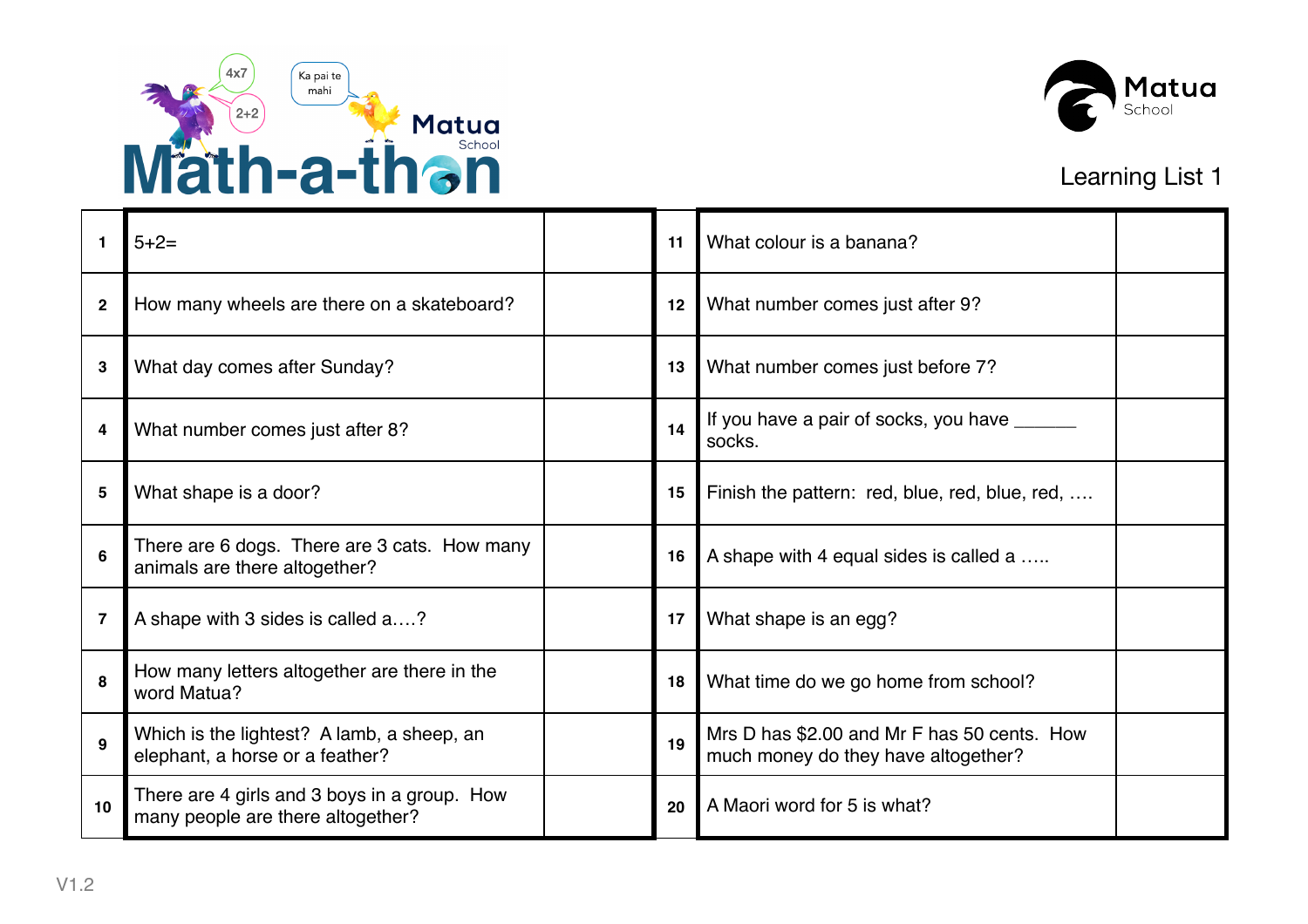



| $\blacksquare$          | What day comes<br>after Sunday?               | 11 | $1+0=$    | 21 | $9 + 1 =$ | 31 | $3 + 1 =$ |  |
|-------------------------|-----------------------------------------------|----|-----------|----|-----------|----|-----------|--|
| $\overline{2}$          | What number<br>comes after 8?                 | 12 | $2+2=$    | 22 | $5 + 5 =$ | 32 | $2+6=$    |  |
| $\overline{\mathbf{3}}$ | What shape is a<br>door?                      | 13 | $3+0=$    | 23 | $6 + 3 =$ | 33 | $3+7=$    |  |
| $\overline{\mathbf{4}}$ | A shape with 3<br>sides is called a           | 14 | $1+2=$    | 24 | $3+5=$    | 34 | $6 + 0 =$ |  |
| 5                       | What time do we go<br>home from school?       | 15 | $2+5=$    | 25 | $2+4=$    | 35 | $5 + 3 =$ |  |
| $6\phantom{1}6$         | What date is your<br>birthday?                | 16 | $4 + 5 =$ | 26 | $1+5=$    | 36 | $4 + 6 =$ |  |
| $\overline{7}$          | What number<br>comes between<br>7 and 9?      | 17 | $6 + 4 =$ | 27 | $8 + 1 =$ | 37 | $5+2=$    |  |
| 8                       | What comes next in<br>this pattern?<br>2,4,6? | 18 | $8 + 2 =$ | 28 | $9 + 0 =$ | 38 | $3+6=$    |  |
| $\overline{9}$          | What colour are<br>your eyes?                 | 19 | $3+4=$    | 29 | $6 + 2 =$ | 39 | $2 + 3 =$ |  |
| 10                      | How many days in<br>a week?                   | 20 | $7+2=$    | 30 | $3 + 3 =$ | 40 | $2+0=$    |  |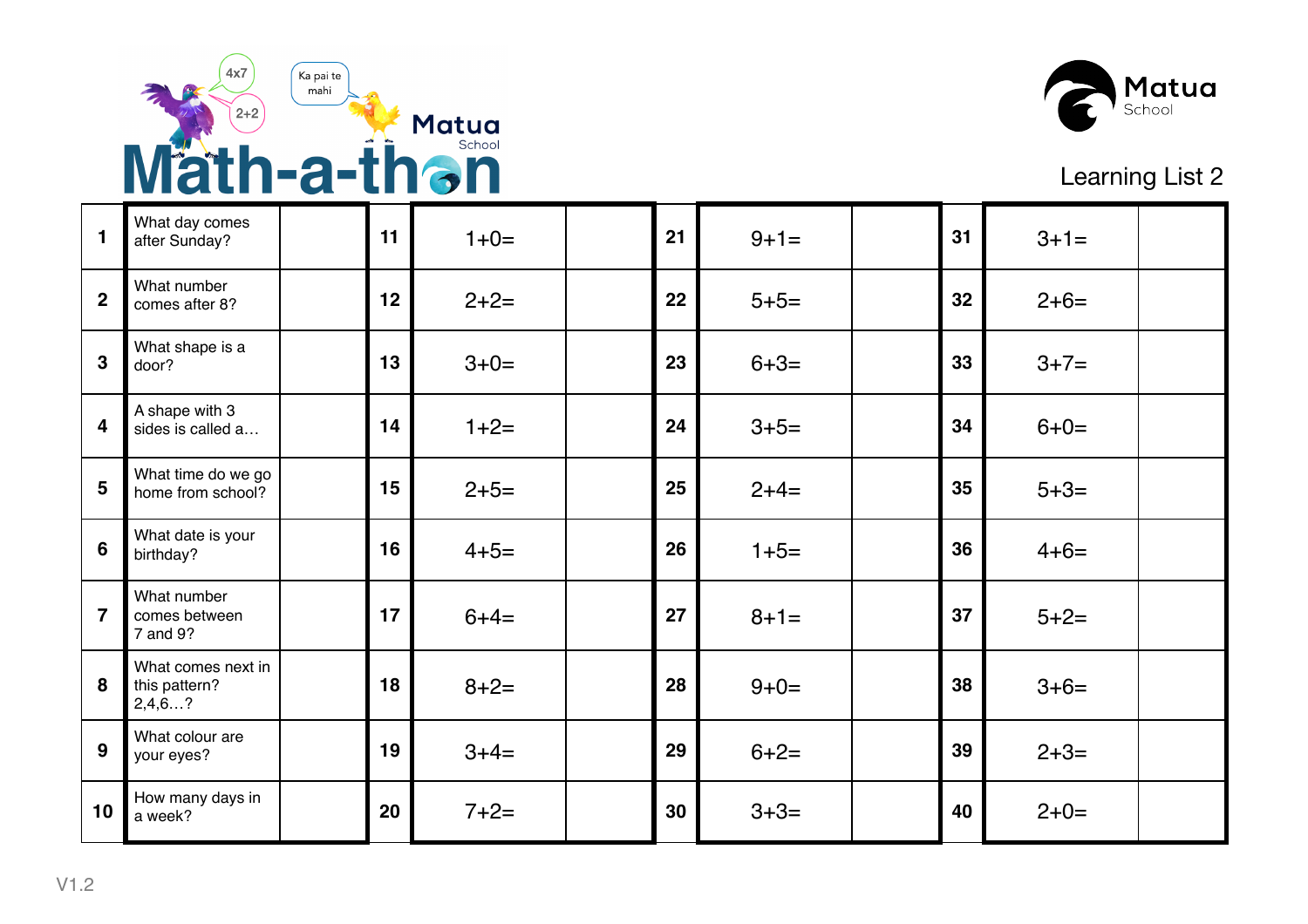



| 1              | $1+3=$    | 11 | $3 - 1 =$ | 21 | What number<br>comes before 17? | 31 | Double $5 =$  |  |
|----------------|-----------|----|-----------|----|---------------------------------|----|---------------|--|
| $\overline{2}$ | $2+2=$    | 12 | $6 - 4 =$ | 22 | What number<br>comes before 14? | 32 | Double $1 =$  |  |
| $\overline{3}$ | $3+0=$    | 13 | $7 - 3 =$ | 23 | What number<br>comes after 19?  | 33 | Double $4 =$  |  |
| $\overline{4}$ | $2+5=$    | 14 | $6 - 0 =$ | 24 | What number<br>comes after 11?  | 34 | Double $3 =$  |  |
| $5\phantom{1}$ | $8 + 2 =$ | 15 | $5 - 3 =$ | 25 | What number<br>comes after 10?  | 35 | Double $0 =$  |  |
| 6              | $3+7=$    | 16 | $3 - 2 =$ | 26 | $6 - 3 =$                       | 36 | Double $10 =$ |  |
| $\overline{7}$ | $4+1=$    | 17 | $8 - 2 =$ | 27 | $8 + 1 =$                       | 37 | Double $6 =$  |  |
| 8              | $3+2=$    | 18 | $2 - 0 =$ | 28 | $9 + 0 =$                       | 38 | Double $2 =$  |  |
| 9              | $3 + 3 =$ | 19 | $7 - 1 =$ | 29 | $3+4=$                          | 39 | Half $4=$     |  |
| 10             | $5 + 0 =$ | 20 | $10-10=$  | 30 | $5 + 5 =$                       | 40 | Half $2 =$    |  |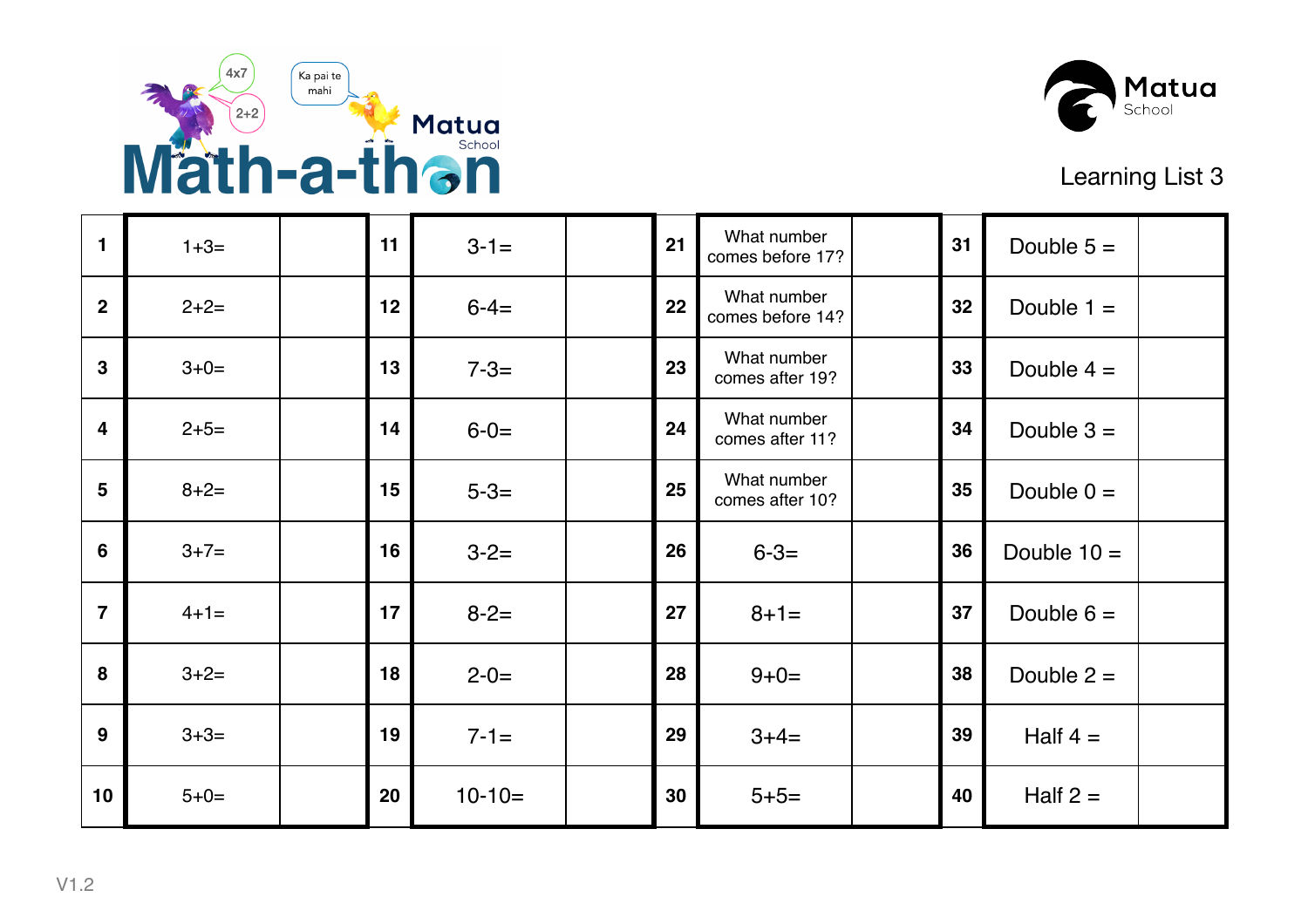



| $\mathbf{1}$            | $2+8=$    | 11 | $10-8=$   | 21 | Double 6  | 31 | $80 + 20 =$ |  |
|-------------------------|-----------|----|-----------|----|-----------|----|-------------|--|
| $\overline{2}$          | $5+4=$    | 12 | $8 - 2 =$ | 22 | Double 8  | 32 | $2+18=$     |  |
| $\mathbf{3}$            | $3+5=$    | 13 | $5 - 4 =$ | 23 | Double 15 | 33 | $40+60=$    |  |
| $\overline{\mathbf{4}}$ | $7+2=$    | 14 | $10-4=$   | 24 | Double 10 | 34 | $13+7=$     |  |
| $5\phantom{1}$          | $6 + 3 =$ | 15 | $5 - 2 =$ | 25 | Double 13 | 35 | $70 + 30 =$ |  |
| $6\phantom{1}$          | $10+6=$   | 16 | $7 - 3 =$ | 26 | $2x6=$    | 36 | $4 + 16 =$  |  |
| $\overline{7}$          | $8 + 1 =$ | 17 | $6 - 0 =$ | 27 | $5x5=$    | 37 | $10+90=$    |  |
| 8                       | $5+2=$    | 18 | $3 - 3 =$ | 28 | $2x9=$    | 38 | $5 + 15 =$  |  |
| 9                       | $1+9=$    | 19 | $9 - 6 =$ | 29 | $5x3=$    | 39 | $95 + 5 =$  |  |
| 10                      | $2+6=$    | 20 | $7 - 5 =$ | 30 | $10x10=$  | 40 | $25+75=$    |  |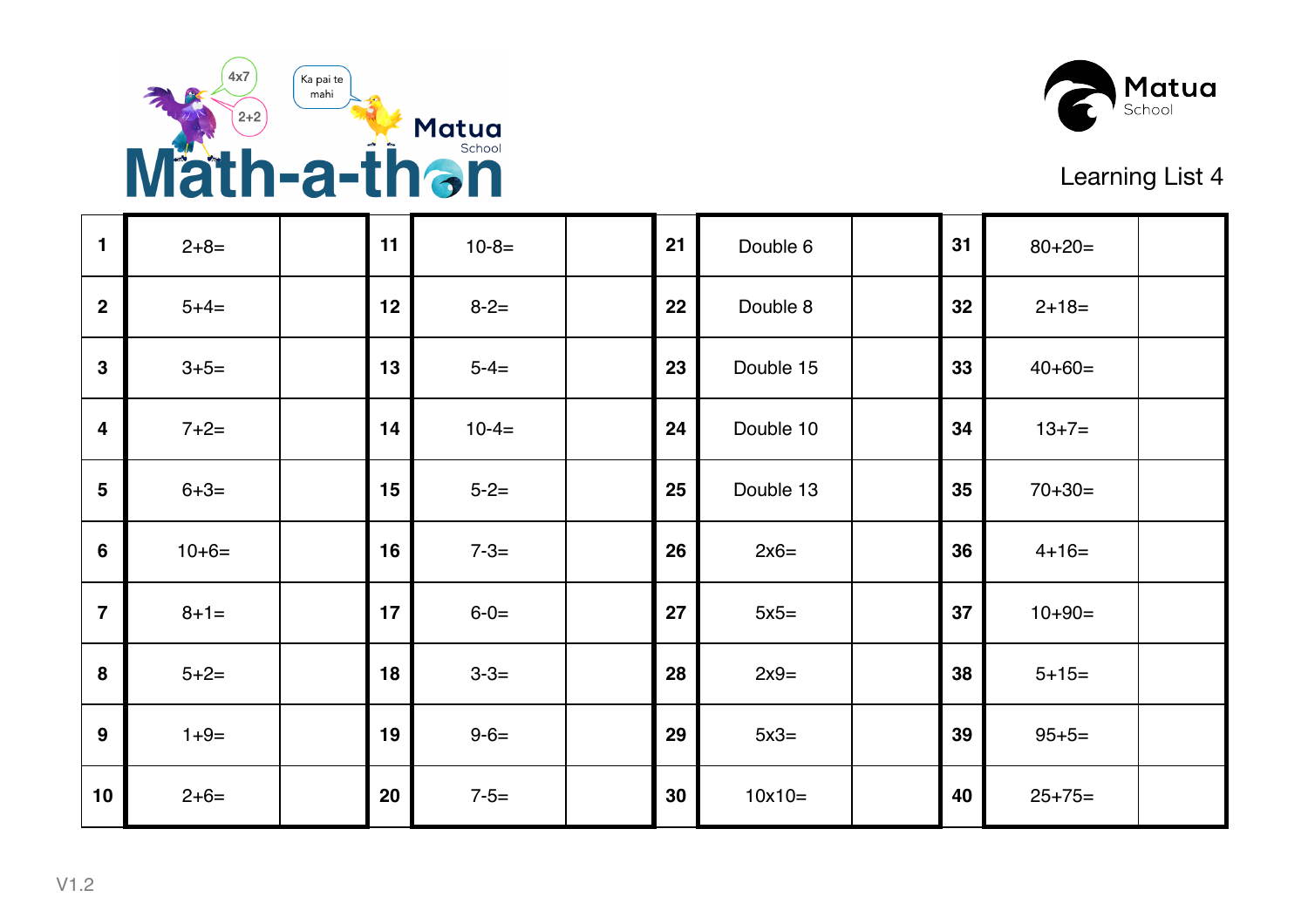



| 1               | $10x6=$ | 11 | $1000 - 750 =$ | 21 | $14 \div 2 =$  | 31 | $14 + 3 =$ |  |
|-----------------|---------|----|----------------|----|----------------|----|------------|--|
| $\overline{2}$  | $5x3=$  | 12 | $800+200=$     | 22 | $20 \div 5 =$  | 32 | $7+12=$    |  |
| $\mathbf{3}$    | $2x7=$  | 13 | $300+200=$     | 23 | $30 \div 10 =$ | 33 | $8 + 13 =$ |  |
| 4               | $2x4=$  | 14 | $900 - 600 =$  | 24 | $2 \div 2 =$   | 34 | $15+4=$    |  |
| $5\phantom{1}$  | $5x6=$  | 15 | $50 - 20$      | 25 | $40 \div 5 =$  | 35 | $6+12=$    |  |
| $6\phantom{1}6$ | $10x3=$ | 16 | $5x0=$         | 26 | $30 \div 5 =$  | 36 | $19-11=$   |  |
| $\overline{7}$  | $5x9=$  | 17 | $3x4=$         | 27 | $24 \div 2 =$  | 37 | $17 - 6 =$ |  |
| 8               | $10x9=$ | 18 | $4x5=$         | 28 | $18 \div 3 =$  | 38 | $15 - 7 =$ |  |
| 9               | $2x9=$  | 19 | $9x2=$         | 29 | $10 \div 10 =$ | 39 | $14-9=$    |  |
| 10              | $5x7=$  | 20 | $3x11=$        | 30 | $18 \div 2 =$  | 40 | $16 - 8 =$ |  |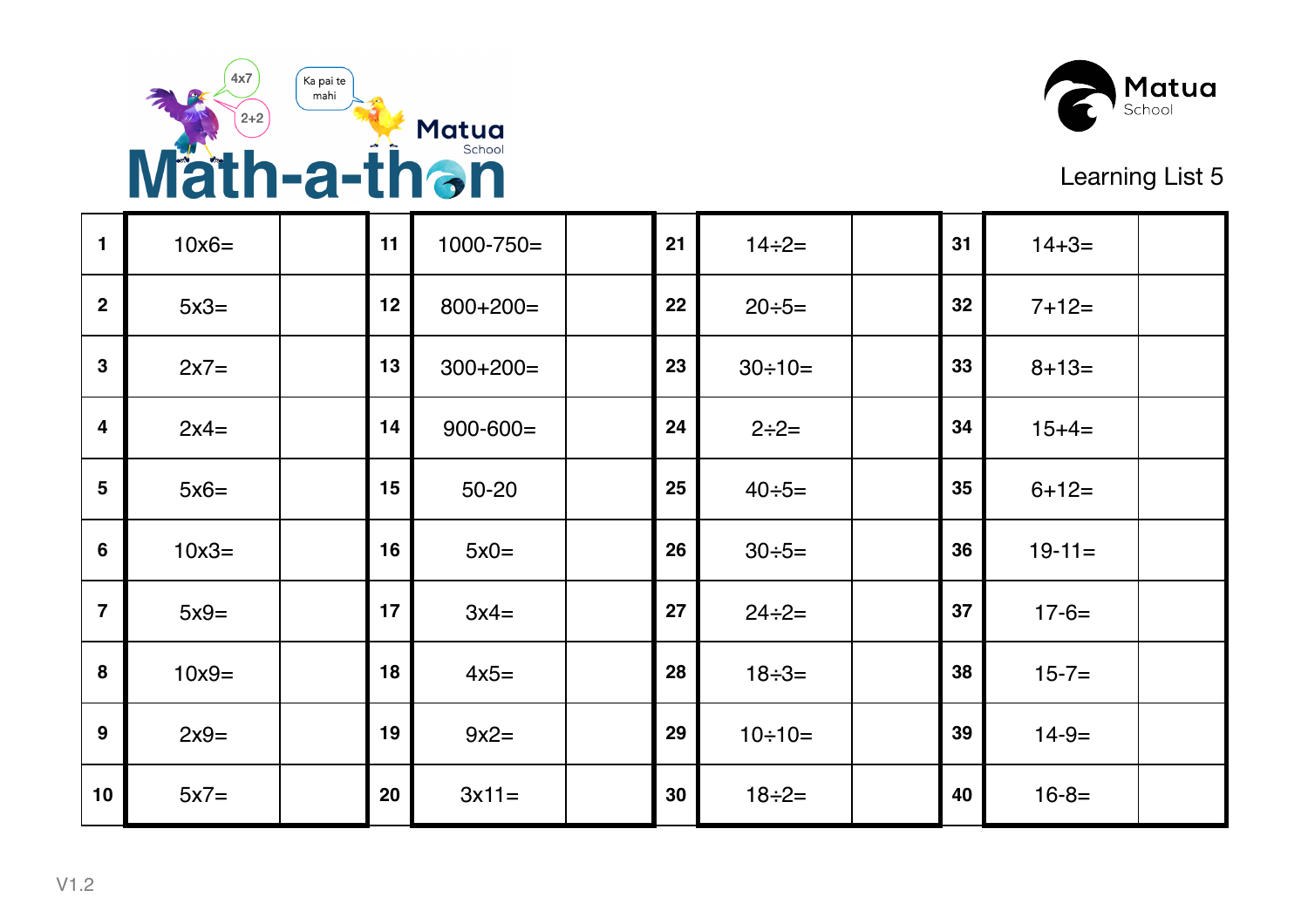



| 1              | $10x6=$ | 11 | $3x9=$  | 21 | $14 \div 2 =$  | 31 | $14 + 3 =$ |  |
|----------------|---------|----|---------|----|----------------|----|------------|--|
| $\mathbf 2$    | $5x3=$  | 12 | $4x4=$  | 22 | $20 \div 5 =$  | 32 | $7+12=$    |  |
| $\mathbf{3}$   | $2x7=$  | 13 | $9x6=$  | 23 | $30 \div 10 =$ | 33 | $8 + 13 =$ |  |
| 4              | $2x4=$  | 14 | $3x7=$  | 24 | $2 \div 2 =$   | 34 | $15+4=$    |  |
| 5              | $5x6=$  | 15 | $4x8=$  | 25 | $40 \div 5 =$  | 35 | $6+12=$    |  |
| $6\phantom{1}$ | $10x3=$ | 16 | $9x9=$  | 26 | $54 \div 9 =$  | 36 | $19-11=$   |  |
| $\overline{7}$ | $5x9=$  | 17 | $3x4=$  | 27 | $24 \div 3 =$  | 37 | $17 - 6 =$ |  |
| 8              | $10x9=$ | 18 | $4x5=$  | 28 | $45 \div 9 =$  | 38 | $15 - 7 =$ |  |
| 9              | $2x9=$  | 19 | $9x2=$  | 29 | $32 \div 4 =$  | 39 | $14-9=$    |  |
| 10             | $5x7=$  | 20 | $3x11=$ | 30 | $18 \div 2 =$  | 40 | $16 - 8 =$ |  |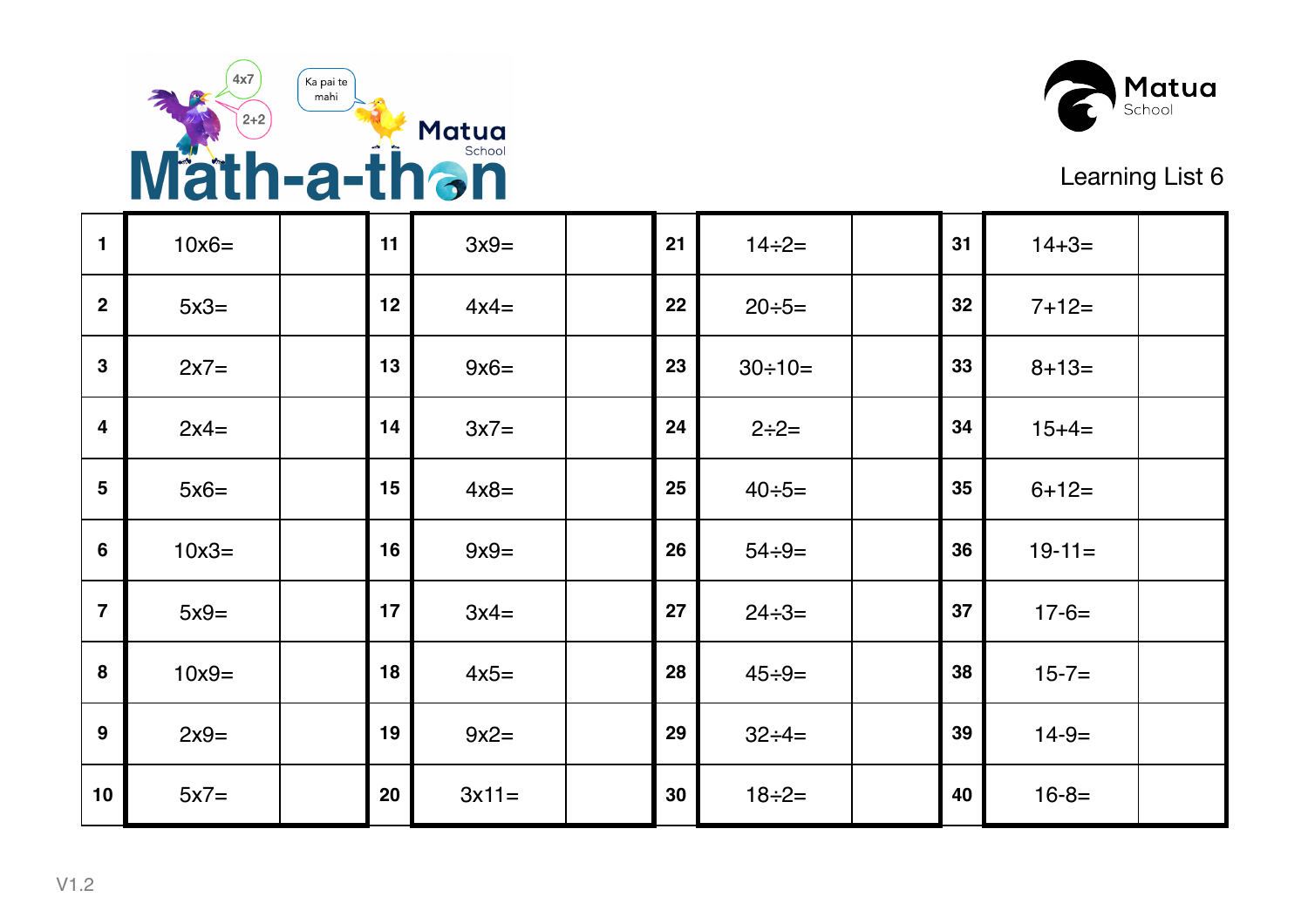



| 1                       | $9x4=$  | 11 | $7x4=$   | 21 | $24 \div 8 =$ | 31 | How many<br>hundredths in<br>3.60?             |  |
|-------------------------|---------|----|----------|----|---------------|----|------------------------------------------------|--|
| $\overline{2}$          | $5x7=$  | 12 | $11x11=$ | 22 | $54 \div 9 =$ | 32 | $49$ tenths =                                  |  |
| 3                       | $7x3=$  | 13 | $10x10=$ | 23 | $32 \div 4 =$ | 33 | 161 tens $=$                                   |  |
| $\overline{\mathbf{4}}$ | $8x7=$  | 14 | $8x3=$   | 24 | $81 \div 9 =$ | 34 | $100 \times 100 =$                             |  |
| 5                       | $6x7=$  | 15 | $5x9=$   | 25 | $25 \div 5 =$ | 35 | $11 \times 100 =$                              |  |
| 6                       | $4x6=$  | 16 | $9x8=$   | 26 | $42 \div 6 =$ | 36 | $24 - 8 =$                                     |  |
| $\overline{7}$          | $10x8=$ | 17 | $8x5=$   | 27 | $64 \div 8 =$ | 37 | $16 + 13 =$                                    |  |
| 8                       | $8x6=$  | 18 | $0x10=$  | 28 | $72 \div 9 =$ | 38 | $18 + 18 =$                                    |  |
| 9                       | $6x9=$  | 19 | $6x8=$   | 29 | $18 \div 3 =$ | 39 | Write the fraction<br>for three halves         |  |
| 10                      | $7x0=$  | 20 | $9x5=$   | 30 | $30 \div 6 =$ | 40 | What is the<br>number for 39<br>groups of ten? |  |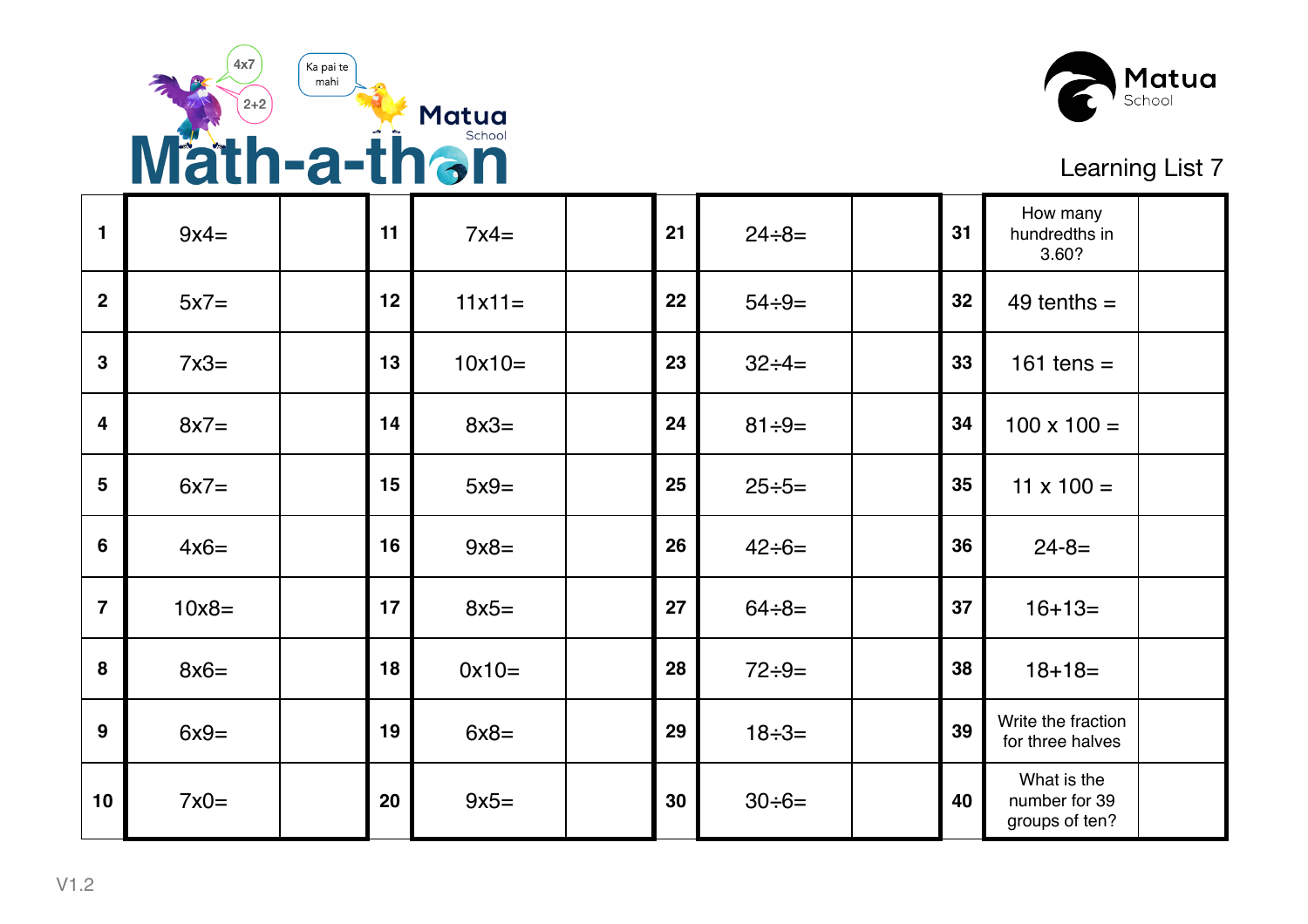



| 1              | What number is<br>one more that 699?                                      | 11 | What is one<br>number more than<br>879 999?                               | 21 | $18 \times 1000 =$                                             | 31 | Which decimal is<br>the biggest?<br>0.76, 0.45, 0.67       |  |
|----------------|---------------------------------------------------------------------------|----|---------------------------------------------------------------------------|----|----------------------------------------------------------------|----|------------------------------------------------------------|--|
| $\overline{2}$ | What number is<br>one less than 900?                                      | 12 | What is one<br>number less than<br>906 000?                               | 22 | $200 \times 1000 =$                                            | 32 | Which decimal is<br>the smallest?<br>8.34, 6.98, 2.32      |  |
| 3              | Write the fraction<br>for five fourths                                    | 13 | Write 3 and 2/6 as<br>a fraction in<br>simplest form                      | 23 | $76 \times 6 =$                                                | 33 | Which number is<br>the same as 9/12?<br>1/2, 2/6, 5/8, 3/4 |  |
| 4              | Write the fractions<br>in order of smallest<br>to biggest.<br>1/4 4/4 3/4 | 14 | Order these<br>fractions from<br>smallest to biggest<br>$1/4$ $1/8$ $1/3$ | 24 | Which fraction is<br>the smallest?<br>5/6 3/4 2/4              | 34 | Which fraction is<br>the biggest?<br>8/9, 7/12, 66/100     |  |
| 5              | How many tens are<br>there in the number<br>763?                          | 15 | How many<br>hundreds are there<br>in the number<br>45 908?                | 25 | Round the following<br>decimal to the<br>nearest tenth<br>6.87 | 35 | Which is the<br>smallest?<br>1/4, 25%, 2/9                 |  |
| 6              | What is the number<br>for 37 groups of<br>ten?                            | 16 | How many tenths<br>are there in all of<br>the number 6.3?                 | 26 | How many<br>thousands are in all<br>of 986 432?                | 36 | How many<br>hundredths are in<br>all of 6.091?             |  |
| $\overline{7}$ | $48 \div 6 =$                                                             | 17 | $11 - 6 =$                                                                | 27 | $49 \div 7 =$                                                  | 37 | What number is half<br>way between<br>4.0 & 4.5?           |  |
| 8              | $7x8=$                                                                    | 18 | $6x7=$                                                                    | 28 | What number<br>divided by<br>8 gives 4?                        | 38 | What is the<br>simplest fraction for<br>60% ?              |  |
| 9              | What is 10 more<br>than 23130?                                            | 19 | What is 100 more<br>than 345 204?                                         | 29 | $367 + 246 =$                                                  | 39 | $1562 + 234 =$                                             |  |
| 10             | $187 + \square = 298$                                                     | 20 | $196 + \square = 288$                                                     | 30 | $388 - 123 =$                                                  | 40 | $587 + 363 =$                                              |  |